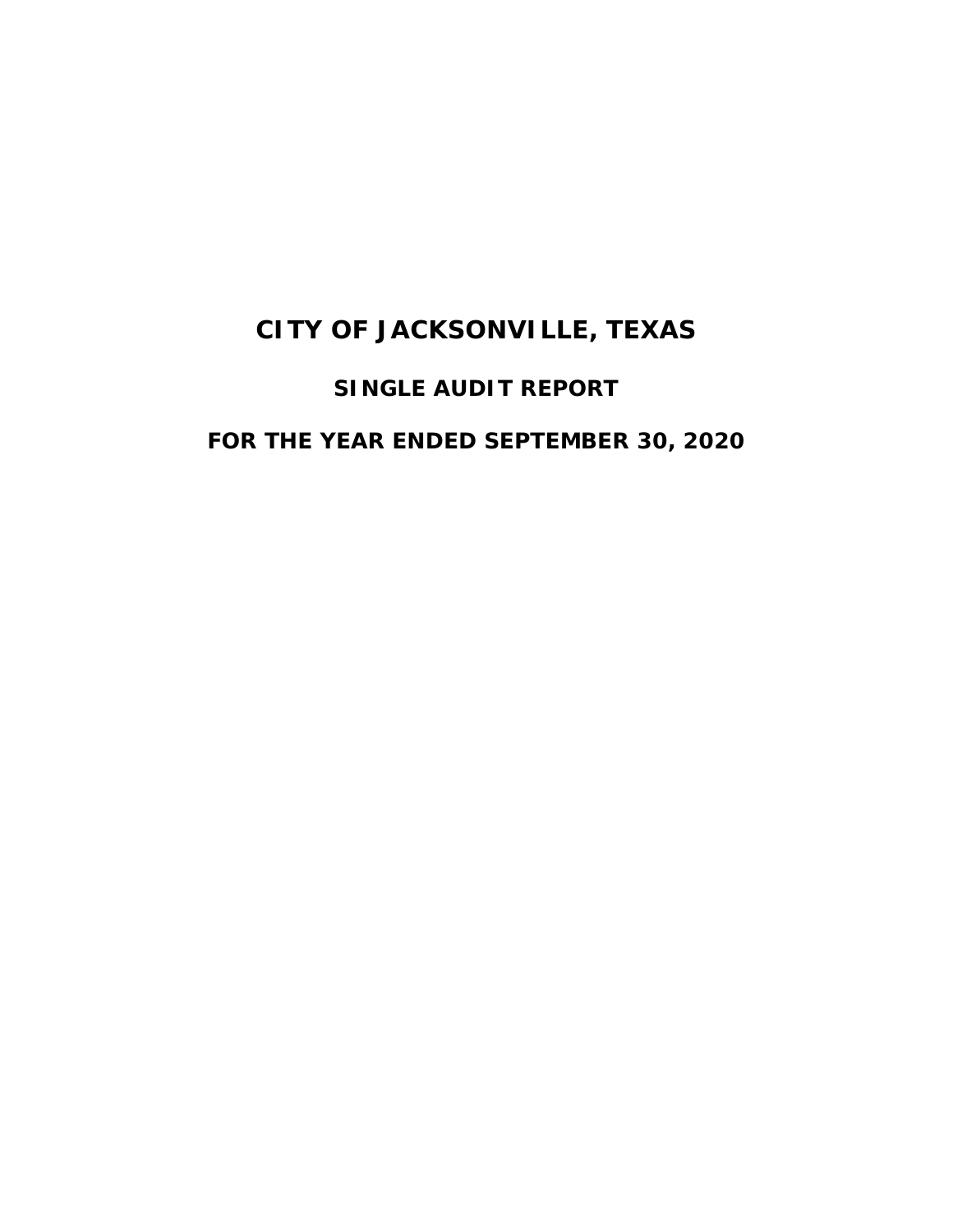## TABLE OF CONTENTS

# SEPTEMBER 30, 2020

|                                                                                                                                                                                                                             | Page<br><b>Number</b> |
|-----------------------------------------------------------------------------------------------------------------------------------------------------------------------------------------------------------------------------|-----------------------|
| Independent Auditor's Report on Internal Control Over<br>Financial Reporting and on Compliance and Other Matters<br>Based on an Audit of Financial Statements Performed in<br>Accordance with Government Auditing Standards | $1 - 2$               |
| Independent Auditor's Report on Compliance for Each Major<br>Federal Program, and Report on Internal Control Over<br>Compliance in Accordance with the Uniform Guidance                                                     | $3 - 4$               |
|                                                                                                                                                                                                                             | 5                     |
| Notes to Schedule of Expenditure of Federal Awards                                                                                                                                                                          | 6                     |
|                                                                                                                                                                                                                             | 7                     |
|                                                                                                                                                                                                                             | 8                     |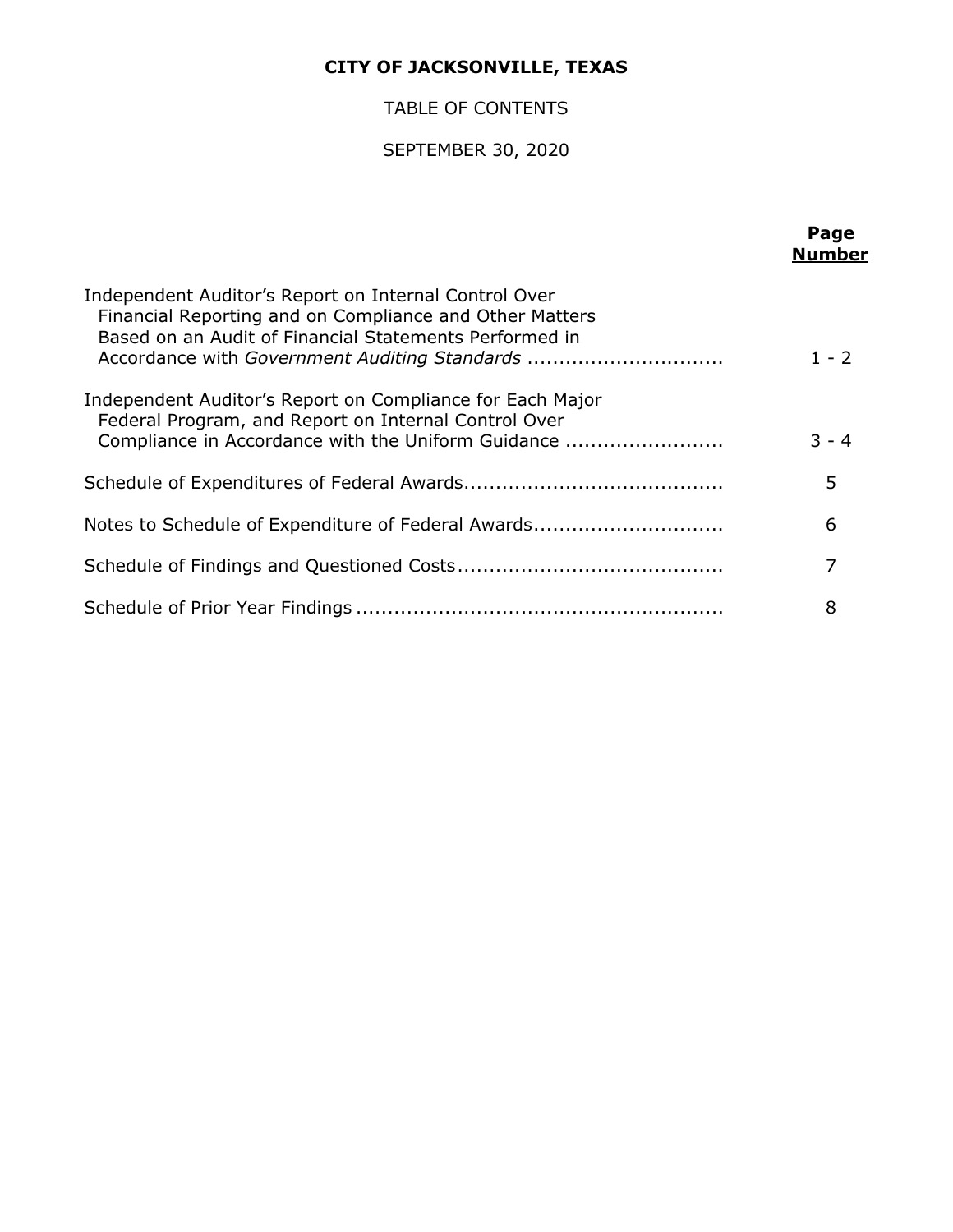

#### **INDEPENDENT AUDITOR'S REPORT ON INTERNAL CONTROL OVER FINANCIAL REPORTING AND ON COMPLIANCE AND OTHER MATTERS BASED ON AN AUDIT OF FINANCIAL STATEMENTS PERFORMED IN ACCORDANCE WITH** *GOVERNMENT AUDITING STANDARDS*

Honorable Mayor and Members of the City Council and Citizens City of Jacksonville, Texas

We have audited in accordance with the auditing standards generally accepted in the United States of America and the standards applicable to financial audits contained in *Government Auditing Standards* issued by the Comptroller General of the United States, the financial statements of the governmental activities, the business-type activities, the discretely presented component unit, each major fund, and the aggregate remaining fund information of the City of Jacksonville, Texas (the "City") as of and for the year ended September 30, 2020, and the related notes to the financial statements, which collectively comprise the City's basic financial statements, and have issued our report thereon dated March 4, 2021.

### **Internal Control Over Financial Reporting**

In planning and performing our audit of the financial statements, we considered the City's internal control over financial reporting (internal control) as a basis for designing audit procedures that are appropriate in the circumstances for the purpose of expressing our opinions on the financial statements, but not for the purpose of expressing an opinion on the effectiveness of the City's internal control. Accordingly, we do not express an opinion on the effectiveness of the City's internal control.

A deficiency in internal control exists when the design or operation of a control does not allow management or employees in the normal course of performing their assigned functions, to prevent, or detect and correct misstatements on a timely basis. A *material weakness* is a deficiency, or a combination of deficiencies, in internal control, such that there is a reasonable possibility that a material misstatement of the entity's financial statements will not be prevented, or detected and corrected on a timely basis. A *significant deficiency* is a deficiency, or a combination of deficiencies, in internal control that is less severe than a material weakness, yet important enough to merit attention by those charged with governance.

Our consideration of internal control was for the limited purpose described in the first paragraph of this section and was not designed to identify all deficiencies in internal control that might be material weaknesses or significant deficiencies. Given these limitations, during our audit we did not identify any deficiencies in internal control that we consider to be material weaknesses. However, material weaknesses may exist that have not been identified.

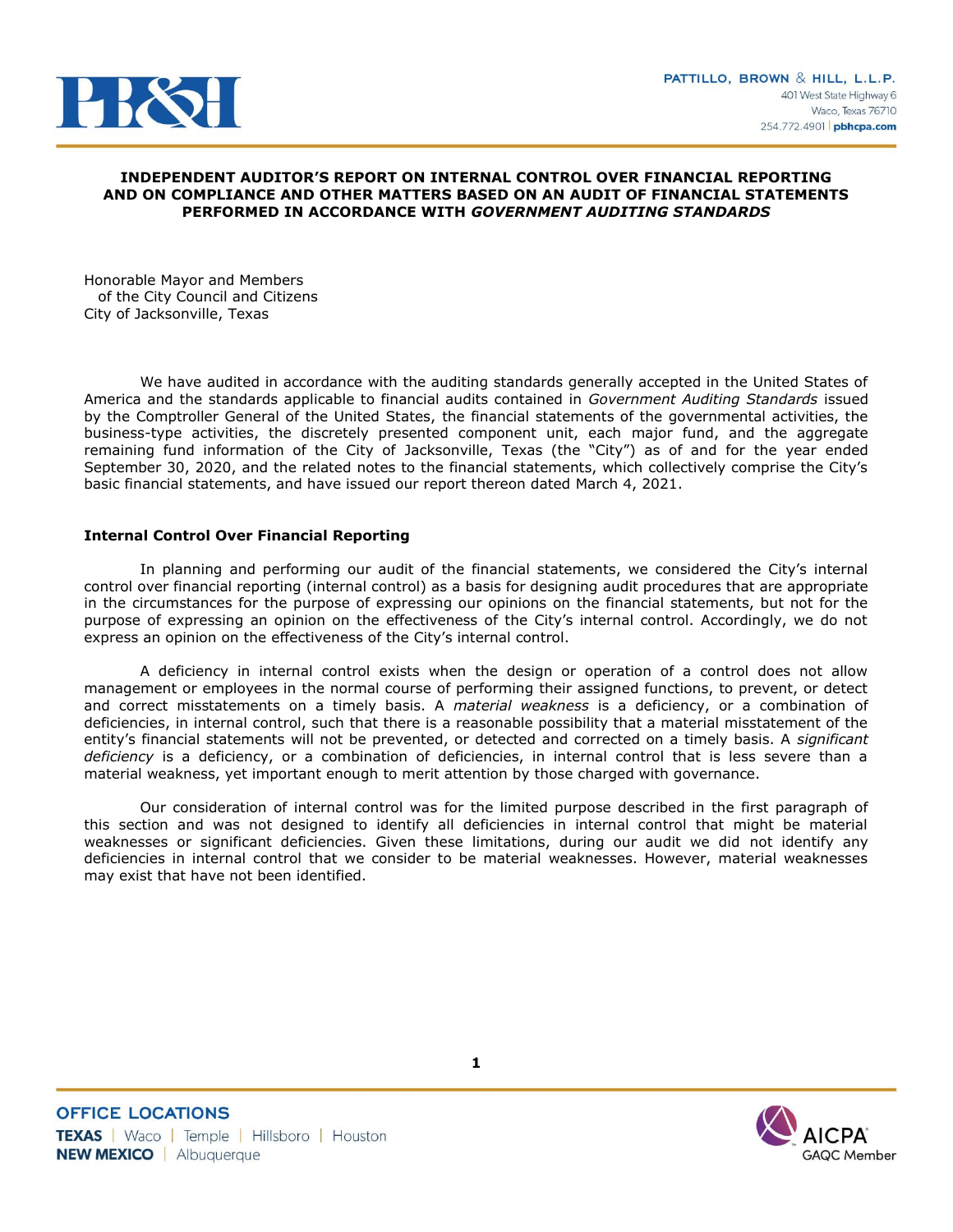#### **Compliance and Other Matters**

As part of obtaining reasonable assurance about whether the City's financial statements are free of material misstatements, we performed tests of its compliance with certain provisions of laws, regulations, contracts, and grant agreements, noncompliance with which could have direct and material effect on the financial statements. However, providing an opinion on compliance with those provisions was not an objective of our audit, and accordingly, we do not express such an opinion. The results of our tests disclosed no instances of noncompliance or other matters that are required to be reported under *Government Auditing Standards*.

#### **Purpose of this Report**

The purpose of this report is solely to describe the scope of our testing of internal control and compliance and the results of that testing, and not to provide an opinion on the effectiveness of the City's internal control or on compliance. This report is an integral part of an audit performed in accordance with *Government Auditing Standards* in considering the entity's internal control and compliance. Accordingly, this communication is not suitable for any other purpose.

Pathillo, Brown 
$$
\in
$$
 Hill, L.L.P.

Waco, Texas March 4, 2021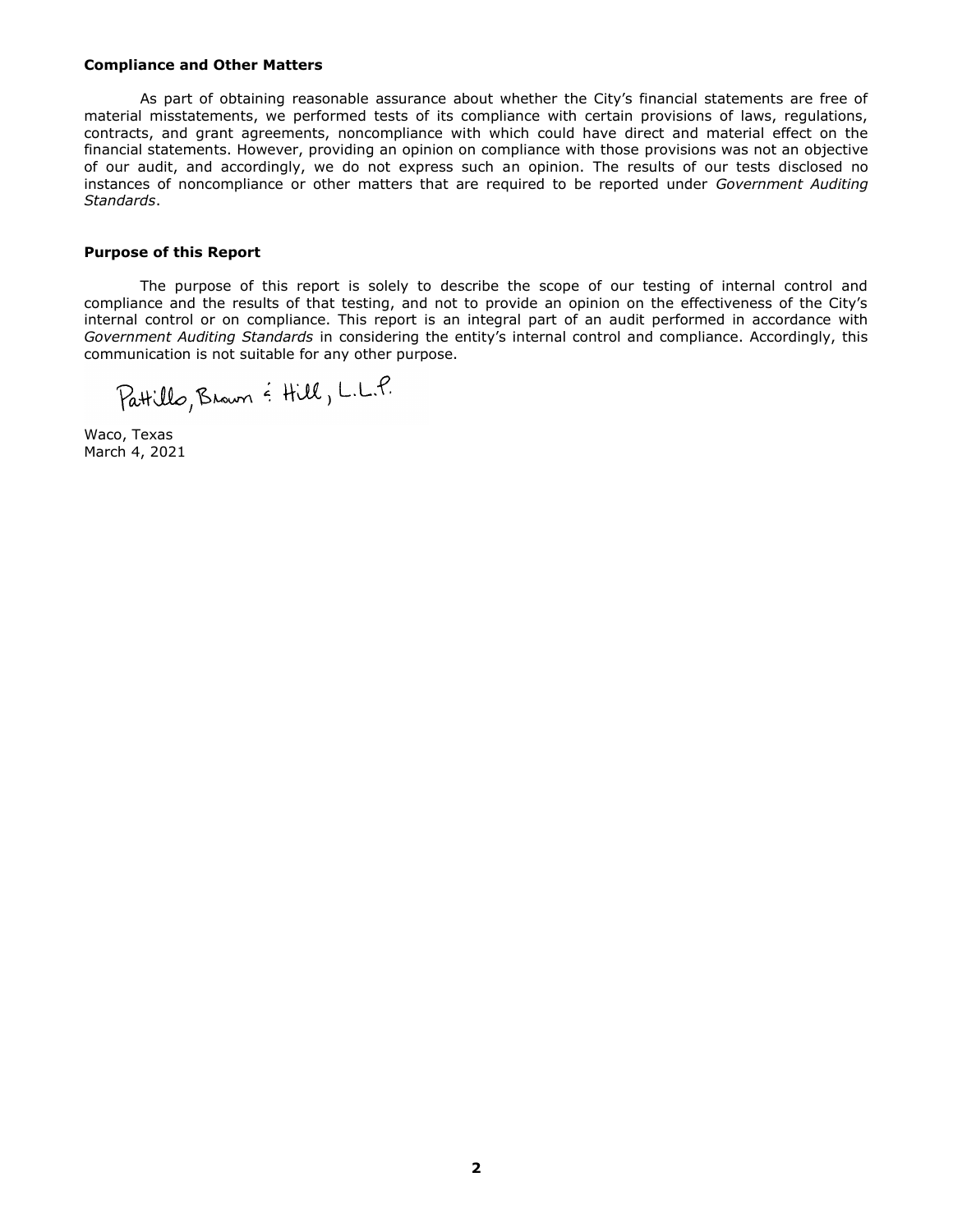

### **INDEPENDENT AUDITOR'S REPORT ON COMPLIANCE FOR EACH MAJOR PROGRAM AND ON INTERNAL CONTROL OVER COMPLIANCE IN ACCORDANCE WITH THE** *UNIFORM GUIDANCE*

Honorable Mayor and Members of the City Council and Citizens City of Jacksonville, Texas

### **Report on Compliance for Each Major Federal Program**

We have audited the City of Jacksonville, Texas' (the "City") compliance with the types of compliance requirements described in the U.S. *Office of Management and Budget (OMB) Compliance Supplement* that could have a direct and material effect on each of the City's major federal programs for the year ended September 30, 2020. The City's major federal programs are identified in the summary of auditor's results section of the accompanying schedule of findings and questioned costs.

### *Management's Responsibility*

Management is responsible for compliance with the requirements of laws, regulations, contracts, and grants applicable to its federal programs.

### *Auditor's Responsibility*

Our responsibility is to express an opinion on compliance for each of the City's major federal programs based on our audit of the types of compliance requirements referred to above. We conducted our audit of compliance in accordance with auditing standards generally accepted in the United States of America; the standards applicable to financial audits contained in *Government Auditing Standards*, issued by the Comptroller General of the United States; and the audit requirements of Title 2 U.S. Code of Federal Regulations (CFR) Part 200, *Uniform Administrative Requirements, Cost Principles, and Audit Requirements for Federal Awards* ("*Uniform Guidance*")*.* Those standards and the *Uniform Guidance* require that we plan and perform the audit to obtain reasonable assurance about whether noncompliance with the types of compliance requirements referred to above that could have a direct and material effect on a major federal program occurred. An audit includes examining, on a test basis, evidence about the City's compliance with those requirements and performing such other procedures as we considered necessary in the circumstances.

We believe that our audit provides a reasonable basis for our opinion on compliance for each major federal program. However, our audit does not provide a legal determination of the City's compliance.

### *Opinion on Each Major Federal Program*

In our opinion, the City of Jacksonville, Texas, complied, in all material respects, with the types of compliance requirements referred to above that could have a direct and material effect on each of its major federal programs for the year ended September 30, 2020.

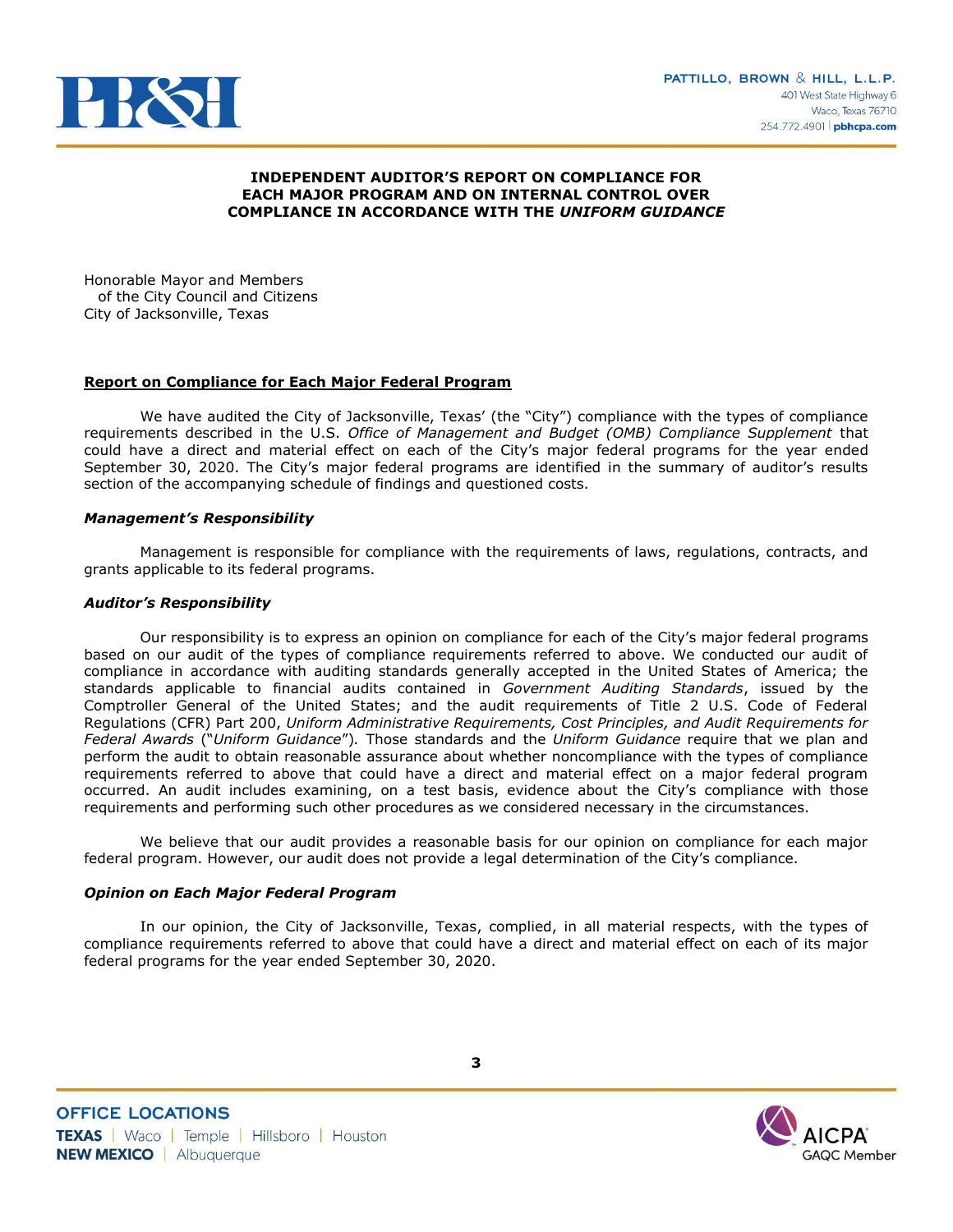#### **Report on Internal Control over Compliance**

Management of the City is responsible for establishing and maintaining effective internal control over compliance with the types of compliance requirements referred to above. In planning and performing our audit of compliance, we considered the City's internal control over compliance with the types of requirements that could have a direct and material effect on each major federal program to determine the auditing procedures that are appropriate in the circumstances for the purpose of expressing an opinion on compliance for each major federal program and to test and report on internal control over compliance in accordance with *Uniform Guidance*, but not for the purpose of expressing an opinion on the effectiveness of internal control over compliance. Accordingly, we do not express an opinion on the effectiveness of the City's internal control over compliance.

A *deficiency in internal control over compliance* exists when the design or operation of a control over compliance does not allow management or employees, in the normal course of performing their assigned functions, to prevent, or detect and correct, noncompliance with a type of compliance requirement of a federal program on a timely basis. A *material weakness in internal control over compliance* is a deficiency, or combination of deficiencies, in internal control over compliance, such that there is a reasonable possibility that material noncompliance with a type of compliance requirement of a federal program will not be prevented, or detected and corrected, on a timely basis. A *significant deficiency in internal control over compliance* is a deficiency, or a combination of deficiencies, in internal control over compliance with a type of compliance requirement of a federal program that is less severe than a material weakness in internal control over compliance, yet important enough to merit attention by those charged with governance.

Our consideration of internal control over compliance was for the limited purpose described in the first paragraph of this section and was not designed to identify all deficiencies in internal control over compliance that might be material weaknesses or significant deficiencies. We did not identify any deficiencies in internal control over compliance that we consider to be material weaknesses. However, material weaknesses may exist that have not been identified.

#### **Report on Schedule of Expenditures of Federal Awards**

We have audited the financial statements of the governmental activities, the business-type activities, the discretely presented component unit, each major fund, and the aggregate remaining fund information of the City of Jacksonville, Texas, as of and for the year ended September 30, 2020, and the related notes to the financial statements, which collectively comprise the City's basic financial statements. We issued our report thereon dated March 4, 2021, which contained unmodified opinions on those financial statements. Our audit was conducted for the purpose of forming opinions on the financial statements that collectively comprise the basic financial statements. The accompanying Schedule of Expenditures of Federal Awards is presented for purposes of additional analysis as required by Title 2 U.S. Code of Federal Regulations (CFR) Part 200, *Uniform Administrative Requirements, Cost Principles, and Audit Requirements for Federal Awards* (*Uniform Guidance*) and is not a required part of the basic financial statements. Such information is the responsibility of management and was derived from and relates directly to the underlying accounting and other records used to prepare the basic financial statements. The information has been subjected to the auditing procedures applied in the audit of the financial statements and certain additional procedures, including comparing and reconciling such information directly to the underlying accounting and other records used to prepare the basic financial statements or to the basic financial statements themselves, and other additional procedures in accordance with auditing standards generally accepted in the United States of America. In our opinion, the Schedule of Expenditures of Federal Awards is fairly stated in all material respects in relation to the basic financial statements as a whole.

The purpose of this report on internal control over compliance is solely to describe the scope of our testing of internal control over compliance and the results of that testing based on the requirements of the *Uniform Guidance*. Accordingly, this report is not suitable for any other purpose.

Waco, Texas March 4, 2021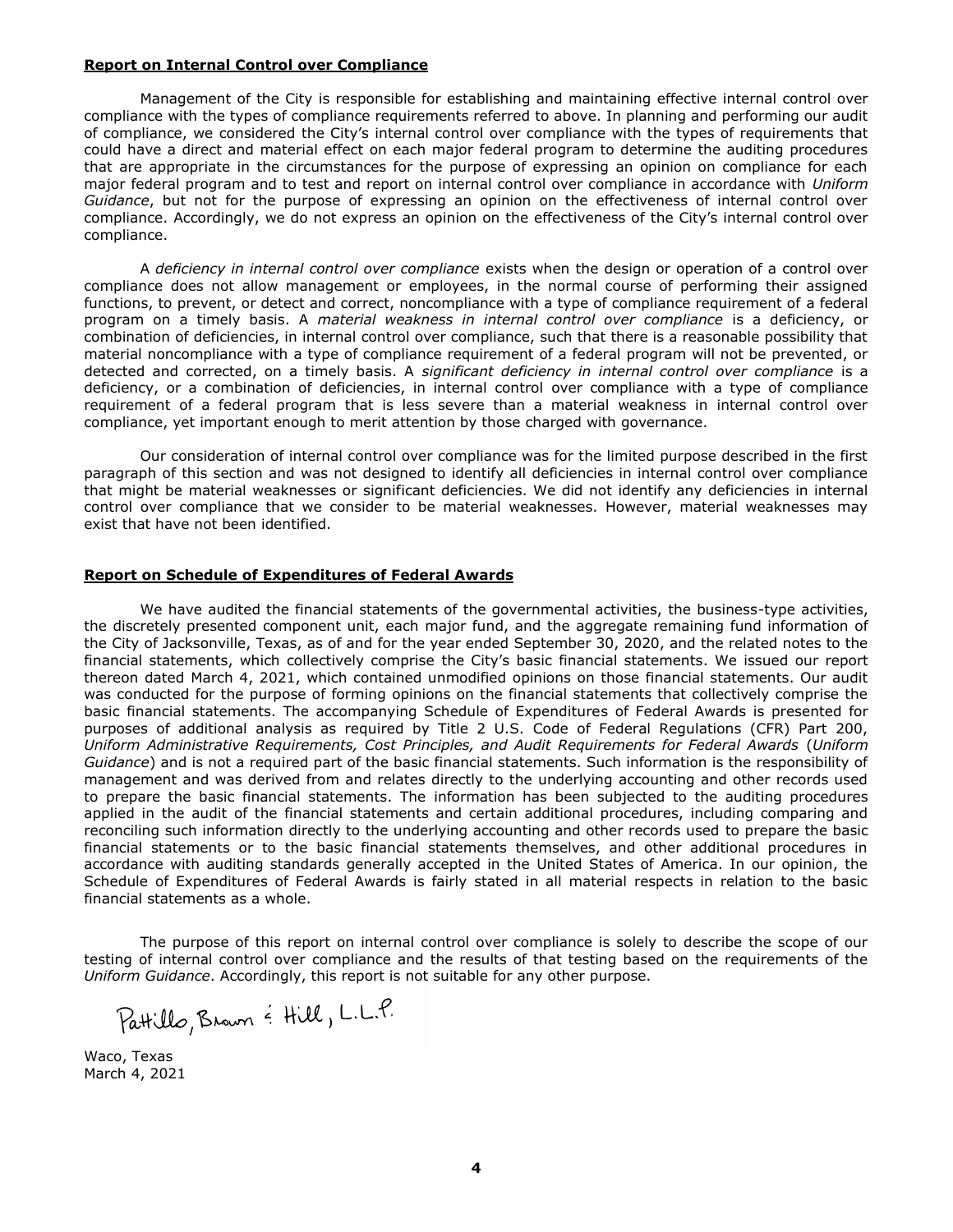### SCHEDULE OF EXPENDITURES OF FEDERAL AWARDS

## FOR THE YEAR ENDED SEPTEMBER 30, 2020

| <b>Federal Grantor/</b><br>Pass-Through Grantor/<br><b>Program Title</b>                | <b>CFDA</b><br><b>Number</b> | Pass-through<br><b>Entity Identifying</b><br><b>Number</b> | <b>Expenditures</b> |
|-----------------------------------------------------------------------------------------|------------------------------|------------------------------------------------------------|---------------------|
| <b>Federal Awards</b>                                                                   |                              |                                                            |                     |
| U.S. Department of Justice                                                              |                              |                                                            |                     |
| Direct programs:                                                                        |                              |                                                            |                     |
| Bulletproof Vest Partnership Program                                                    | 16.607                       |                                                            | 542<br>\$           |
| Total U.S. Department of Justice                                                        |                              |                                                            | 542                 |
| U.S. Department of Transportation<br>Passed through Texas Department of Transportation: |                              |                                                            |                     |
| State and Community Highway Safety (Highway<br>Safety Cluster)                          | 20.600                       | CIOT-00049                                                 | 11,407              |
| Total U.S. Department of Transportation                                                 |                              |                                                            | 11,407              |
| U.S. Department of Treasury                                                             |                              |                                                            |                     |
| Passed through the Texas Department of Emergency<br>Management:                         |                              |                                                            |                     |
| COVID-19 - Coronavirus Relief Fund                                                      | 21.019                       | 598                                                        | 844,612             |
| Total U.S. Department of the Treasury                                                   |                              |                                                            | 844,612             |
| U.S. Department of Health and Human Services                                            |                              |                                                            |                     |
| Passed through the Texas Health and Human Services<br>Commission:                       |                              |                                                            |                     |
| Medicaid Assistance Program (Medicaid Cluster)                                          | 93.778                       | N/A                                                        | 45,126              |
| Total U.S. Department of Health and Human Services                                      |                              |                                                            | 45,126              |
| Total Expenditure of Federal Awards                                                     |                              |                                                            | \$<br>901,687       |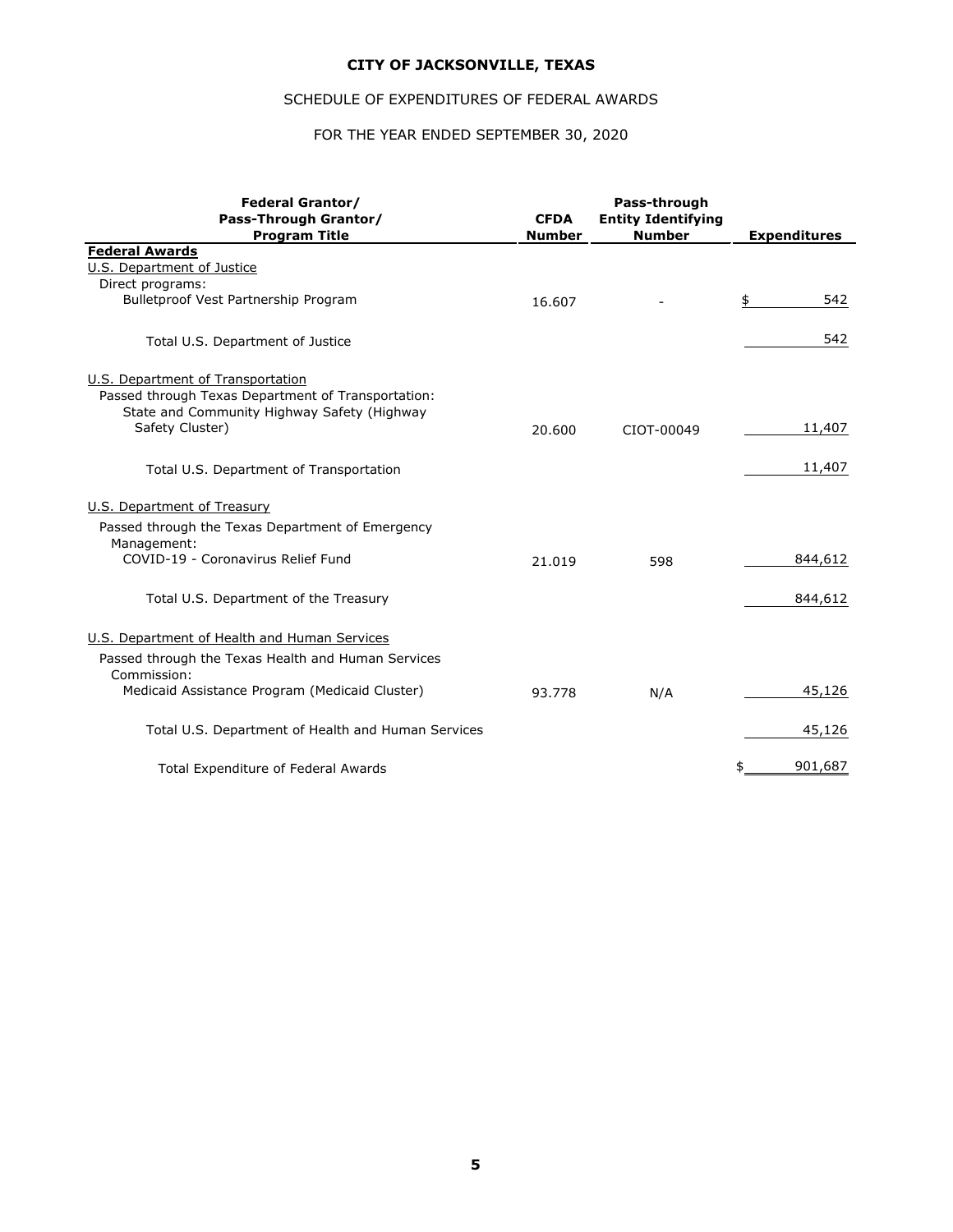### NOTES TO SCHEDULE OF EXPENDITURES OF FEDERAL AWARDS

### FOR THE YEAR ENDED SEPTEMBER 30, 2020

### **1. GENERAL**

The accompanying schedule of expenditures of federal awards presents the activity of all applicable federal awards of the City of Jacksonville, Texas. The City's reporting entity is defined in Note I to the City's basic financial statements. Federal awards received directly from federal agencies as well as federal awards passed through other government agencies are included in the respective schedule.

### **2. BASIS OF ACCOUNTING**

The accompanying schedule of expenditures of federal awards is presented using modified accrual basis of accounting, which is described in Note I to the City's basic financial statements.

### **3. RELATIONSHIP TO FEDERAL FINANCIAL REPORTS**

Grant expenditure reports as of September 30, 2020, which have been submitted to grantor agencies will, in some cases, differ slightly from amounts disclosed herein. The reports prepared for grantor agencies are typically prepared at a later date and often reflect refined estimates of year-end accruals. The reports will agree at termination of the grant as the discrepancies noted are timing differences.

### **4. INDIRECT COSTS**

The City has not elected to use the 10% de minimis indirect cost rate as allowed in the Uniform Guidance, Section 414.

### **5. PASS-THROUGH EXPENDITURES**

None of the federal programs expended by the City were passed through to subrecipients.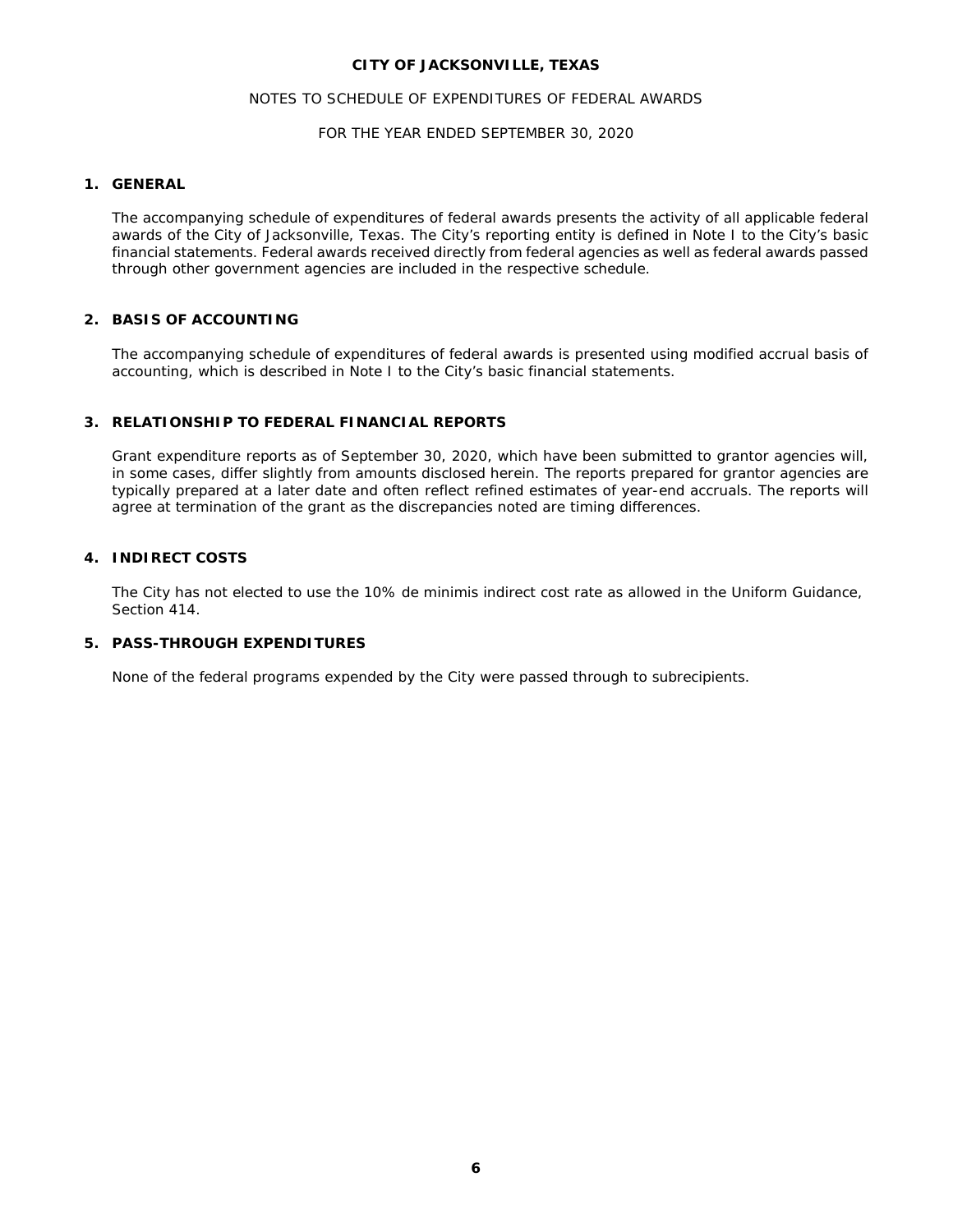### SCHEDULE OF FINDINGS AND QUESTIONED COSTS

FOR THE YEAR ENDED SEPTEMBER 30, 2020

### **Section I: Summary of the Auditor's Results**

### **Financial Statements:**

| Type of auditor's report issued:                                                                                                                                        |                                     |
|-------------------------------------------------------------------------------------------------------------------------------------------------------------------------|-------------------------------------|
| Internal control over financial reporting:<br>Material weakness(es) identified?                                                                                         | No                                  |
| Significant deficiency(ies) identified that are<br>not considered a material weakness?                                                                                  | None reported                       |
| Noncompliance material to<br>financial statements noted?                                                                                                                | Nο                                  |
| <b>Federal Awards:</b>                                                                                                                                                  |                                     |
| Internal control over major programs:                                                                                                                                   |                                     |
| Material weakness(es) identified?                                                                                                                                       | No                                  |
| Significant deficiency(ies) identified that are<br>not considered a material weakness?                                                                                  | None reported                       |
| Type of auditors' report issued on compliance for<br>major federal programs                                                                                             | Unmodified                          |
| Any audit findings disclosed that are required to be<br>reported in accordance with 2 CFR 200.516(a)?                                                                   | None                                |
| Identification of major federal programs:                                                                                                                               |                                     |
| CFDA Number(s):                                                                                                                                                         | Name of Federal Program or Cluster: |
| 21.019                                                                                                                                                                  | COVID-19 - Coronavirus Relief Fund  |
| The dollar threshold used to distinguish between<br>type A and type B federal programs.                                                                                 | \$750,000                           |
| Auditee qualified as low-risk auditee?                                                                                                                                  | No                                  |
| <b>Findings Relating to the Financial Statements Which</b><br>are Required to be Reported in Accordance With<br><b>Generally Accepted Government Auditing Standards</b> |                                     |
| None reported                                                                                                                                                           |                                     |

### **Findings and Questioned Costs for Federal Awards**

None reported